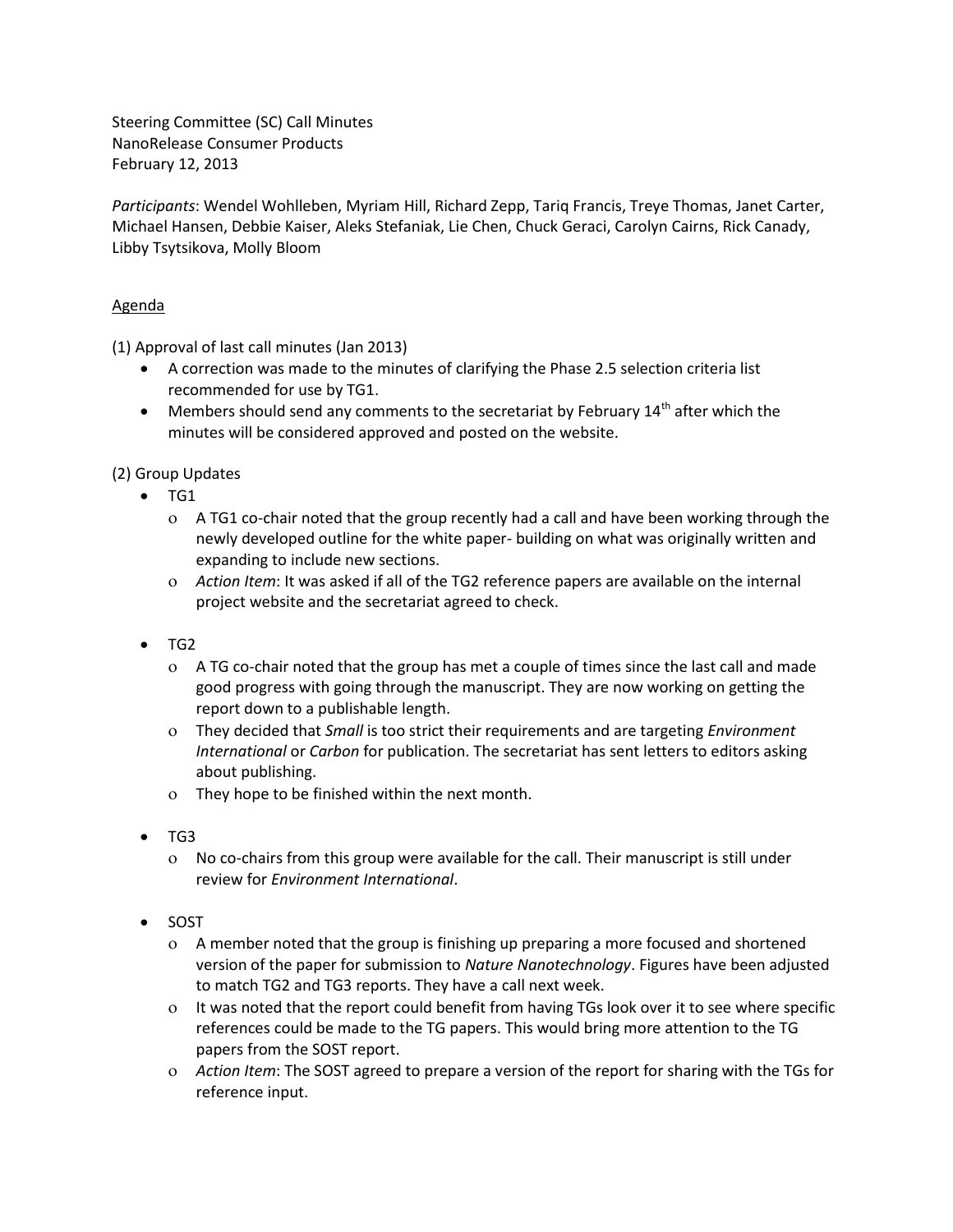- It was stressed that the SOST is not looking for approval or endorsement from the SC and TGs. It is important that the SOST report is a reflection of the SOST authors and not the project for the purpose of transparency.
- (3) Phase 2.5 & 3 Updates
	- Phase 2.5 Oversight Committee Update
		- The group had a call a couple of weeks ago to clarify specific questionnaire questions, which is now being finalized for use in the interviews with relevant labs.
	- Phase 3 ITG Update
		- It was pointed out that we cannot wait until phase 2.5 ends to think about phase 3 so we are beginning to work on Phase 3 in parallel.
		- ITG members noted that they have begun drafting a template protocol to get started because TG work isn't finished yet but we need to get something going to help visualize where the project is going and anticipate issues. Get process going for what steps we are needed for funding and to start to work with labs so that when we have a clear plan for action we won't be starting from scratch.
		- There is a need to begin to identify resources at laboratories so that when we do identify methods to carry forward with development there is not a year lag time for starting.
	- Intro to European Commission proposal by the SUN project
		- The project has been approached by the proposed SUN project asking for a formal letter of endorsement of participation to get the NanoRelease projects involved.
		- SUN project involves methodology and sustainable nanotechnology with a wide range of partners from academia and industry. The goal is to look at the life cycle of nanotechnologies.
		- It was noted that the scope is wider than the NanoRelease project, but they are considering MWCNTs, so there is overlap in terms of scope and experts.
		- We are not asking for money to go to the NanoRelease project. Hope to use SUN for organizing framework for methods development.
		- Members discussed how best to send out a letter of endorsement.
		- *Action Item*: The secretariat will develop text for a letter along with more information about the SUN project to SC members for approval.
	- Potential workshop to culminate Phase 2.5, begin Phase 3 (May 2013)
		- To wrap up phase 2.5 and start phase 3 we are looking to have workshop sometime before/after/overlapping with Nanotech 2013 in May. Nanotech will be held in DC, which provides a central meeting for people who will already be there.
		- *Action Item:* Members should send out their preferences for workshop dates in the next week. It will be discussed further on the Phase 2.5 call next week.

(4) Updates on Outreach

- Nanotech 2013 May 12-16, 2013 (*abstract deadline Feb 28th*, seeking presenter)
	- *Action Item*: Members should email the secretariat if they are interested in presenting for the project.